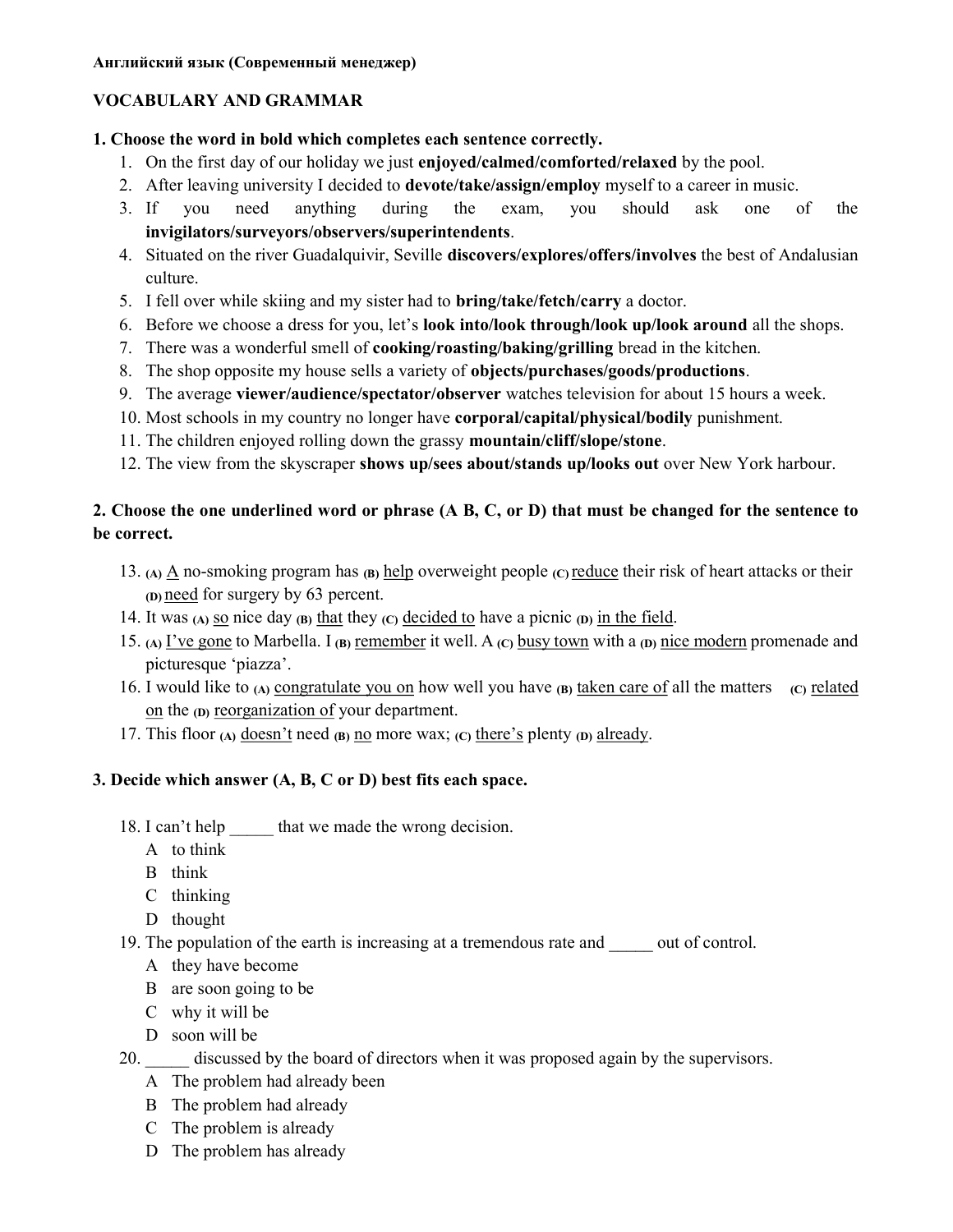21. \_\_\_\_\_ in Stevenson's landscapes, the more vitality and character the paintings seem to possess.

- A The brushwork is loose
- B The looser brushwork
- C The loose brushwork is
- D The looser the brushwork is

22. The fire to have started in the furnace under the house.

- A is believed
- B that is believed
- C they believe
- D ........... that they believe

# Reading

#### TEXT I

#### Read the passage below and choose the correct answer,  $(A)$ ,  $(B)$ ,  $(C)$  or  $(D)$ .

Adobe Systems is a software company which survived the dot-com crash of the late 90s. As Bruce Chizen, its CEO, recalls, 'By that time, we had already refocused our business. Our strategy had several elements. First, we said we were going to focus our key markets. In other words, we were going to concentrate on creative professionals and people who really cared about the quality of the information they communicated.' They also decided to focus on documents and to streamline the company.

'Our mission hasn't changed,' he adds, 'It's always been about developing, designing, marketing, selling software to help people to communicate better. But being able to stay with what we do well – and then growing the number of our constituents (people who use our programmes) – was a major transformation for the company.

'The biggest growth opportunity for Adobe is around documents. On the desktop, our approach has been to use Acrobat. To date, we've only sold about 14 million new units of Acrobat. According to Microsoft, there are at least 200 million knowledge workers who have Microsoft Office. We believe at least 60 million of them want to send reliable documents – either through email, or on the web, or through networks. We think Acrobat is a great solution for that'

The company has gone through various transformations. One involved changing the way they did business. The second involved focusing on new products. And the third involved moving toward new customer bases, especially business clients.

But, as Chizen recognises, the key to successful change is the people working for the company. 'Employment was easy and attractive, so someone who left Adobe could get a job somewhere else with relatively little risk and a great deal of upside. In fact, back then, 20% of the people in the company were leaving on an annual basis, which is a lot. So the people who chose to stay really saw the potential in this company. And because we had committed employees, the motivation to change was there.

23. How did Adobe survive the dot-com crash?

- A They changed before it happened.
- B They changed their markets.
- C They took on new staff.
- D They reduced the size of the company.

24. According to paragraph 2, what is Adobe's main objective?

- A To become the world's largest software company.
- B To become a telecommunications company.
- C To make products which improve how people exchange information.
- D To diversify their product range.
- 25. What represents Adobe's main business opportunity?
	- A A new operating system.
	- B A word-processing program.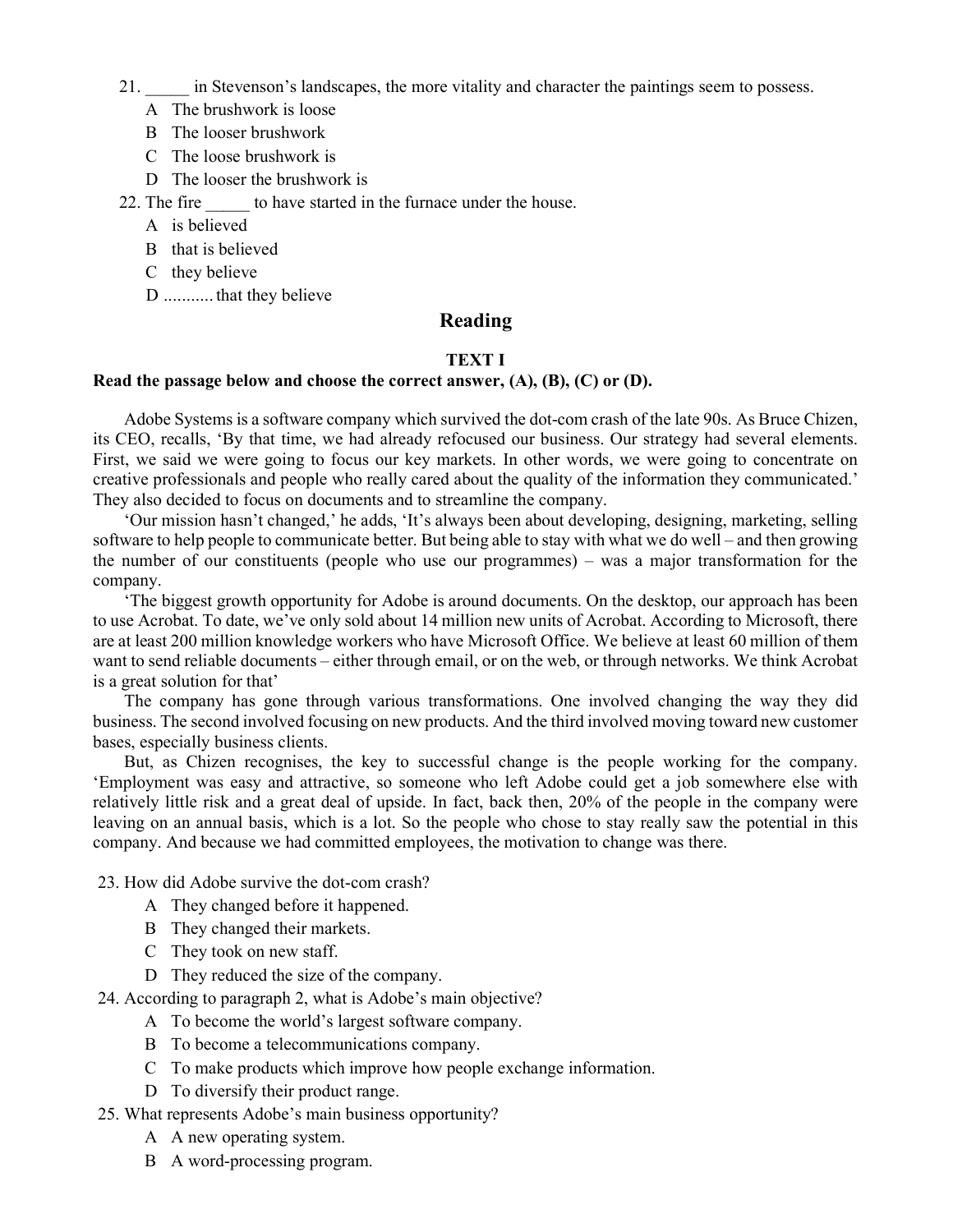- C A program for producing web pages.
- D A program for transmitting documents.

26. Why did employees stay with Adobe?

- A They were afraid of being unemployed.
- B They thought the company had a good future.
- C They enjoyed working for Adobe.
- D They did not want to change their lifestyles.

#### TEXT II

#### Read the article below about a shop that doesn't provide packaging. Choose the best sentence to fill each of the gaps. For each gap 27–32, mark one letter (A–G). Do not use any letter more than once.

If you ever catch yourself looking at the kitchen bin guiltily, with its huge pile of plastic packets, cardboard containers and wrappers, you might be interested to know there's a whole movement that aims to go one better than even recycling: precycling, or cutting out packaging in the first place.

Among those at the forefront of this consumer revolution is *Unpackaged*, a first-of-its-kind shop that avoids all packaging and invites you to provide your own containers to stock up on essentials such as flour, cereals, nuts, pasta, rice and lentils. (27) Simply weigh your container when you arrive so it can be deducted from the overall weight and then get filling. Not only will you save money, but by foregoing packaging you'll reduce the amount of material waste being either sent to landfills or incinerated.

In its large store in Hackney, East London, Unpackaged offers a wide range of products, as well as a bar and cafe, run by Kate de Syllas, a well-known local chef. (28) She started out doing market stalls specializing in eco products and a small range of wholefoods and nuts. 'I wanted to see how people reacted. Would they bring their own containers and refill?' Conway says. 'It did really well and we ended up with two market stalls, but it was a bit impractical lugging all the stuff around.'

The company has a clear philosophy that includes sourcing organic, fair-trade products where possible, supporting artisan local producers and applying the principles of 'reduce, reuse, recycle' to all parts of its operation. (29) As well as using unsold produce in the cafe, it uses black tiles with erasable white wax pencils instead of printing off labels for products.

It even has a solution for that most eco-unfriendly product, the takeaway paper coffee cup, with its 'The 1000 Cup Countdown' scheme. Unpackaged has promised to provide 1000 biodegradable cups, each of which comes complete with an RFID (radio frequency identification) tag that will tell you more about the company's aims and if returned, will earn you a free coffee. (30)

'We want to be the local store,' Conway says. 'We want them to come here rather than go to a supermarket.' (31) But at the moment Unpackaged finds its dedicated customers are travelling from all over. 'They're coming for the atmosphere as much as what we're trying to do.'

(32) \_\_\_\_\_\_ 'The whole point is to take people on a journey with you,' Conway says. 'If someone comes in and they're not green and they don't have any containers, I don't want to say that I won't serve them, because they go away with such an awful view of what we do. Whereas if we say that this time we'll provide them with a small paper bag and next time they can bring their own, then it takes them two or three goes and they'll end up bringing their own.'

- (A) This commitment to reducing waste and packaging is present in every aspect of the store.
- (B) With the larger space it can now offer a greater range of products.
- (C) When it runs out of them, customers will provide their own takeaway mug or sit in for their morning cappuccino.
- (D) But what if someone new to the values of the store wanders in looking for some pasta?
- (E) Bring bottles for oils, apple juice, wine and even gin.
- (F) She hopes to spend more time developing an own line of Unpackaged products and she also hopes to set up other branches around London.
- (G) It was founded by Catherine Conway, who got the idea while pouring rice from a plastic packet into a jar at home.